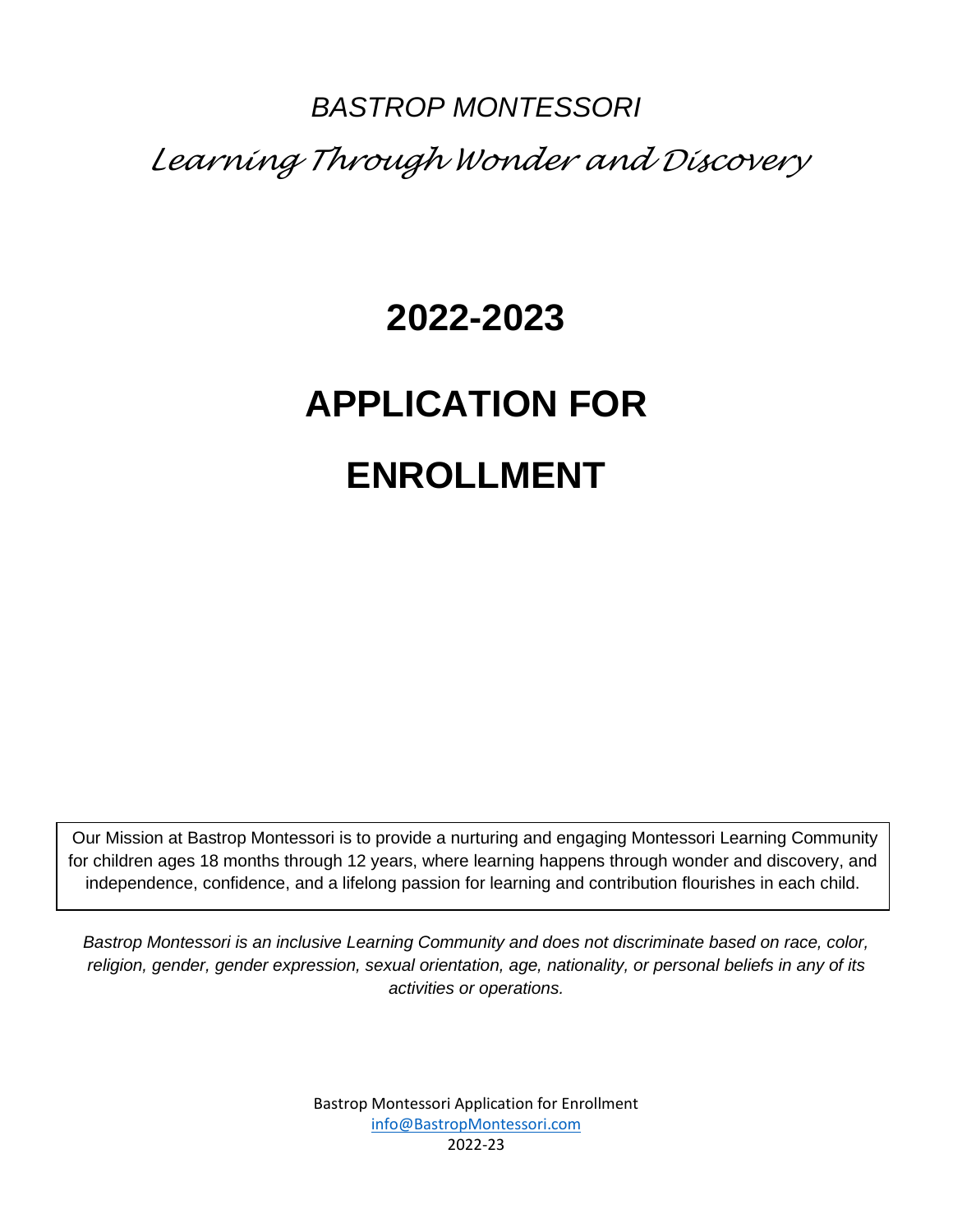- 1. **SCHEDULE A TOUR:** Email us at [info@BastropMontessori.com](mailto:info@BastropMontessori.com) to schedule a tour.
- 2. **REVIEW THE PARENTS HANDBOOK:** Our Handbook outlines a wide range of school policies and practices, with which you will need to become familiar, and covers some basic Montessori Philosophy. Please take note of any questions you may have.
- 3. **SCHEDULE CLASSROOM OBSERVATION:** This observation allows parents to see our classes in action, helping you to determine that we are a good fit for your child's learning style and temperament. Parents or Guardians only.
- 4. **SUBMIT COMPLETED APPLICATION,** including the \$100 Application Fee.
- **5. INTERVIEW WITH THE DIRECTOR:** This interview will include answering any questions you may have from your classroom observation, and review of the Parents Handbook. If parents and the Director agree that Bastrop Montessori is a good fit for your child you will be invited to enroll when space becomes available (or placed in the waiting pool?).
- **6. ENROLLMENT PRIORITY & WAITING POOL:** Siblings of currently enrolled students have enrollment priority. Applications received for an already full class will be filed in our "Waiting Pool" and parents notified when an appropriate opening is available. Enrollment decisions lay solely with the Admissions Committee of Bastrop Montessori and are based on the following qualifications: age and gender balance in classrooms, family's philosophical alignment with school principles and values, and the school's ability to serve the child. Joining the waiting pool requires completion of the steps above, and the \$100 Application Fee.
- **7. ENROLLMENT:** Once a student has accepted the offer to attend Bastrop Montessori, the following are due:
	- **a.** Deposit, first month's tuition, and supply fees. These fees are non-refundable.
		- **b.** Parent Participation Deposit. This fee is refundable
		- **c.** Well Child Letter and Immunization Records.
- **8. ORIENTATION:** Schedule a Class Orientation for the student and at least one parent a week or so before their start date. The Orientation provides an opportunity for parents and students to meet with the teacher and spend some time in the classroom to become familiar with basic classroom systems.

#### **SCHOOL TUITION, FEES & PARENT PARTICIPATION HOURS**

- ⮚ **APPLICATION FEE:** There is a one-time \$100 non-refundable application fee due at the time of application.
- ⮚ **STUDENT SUPPLY FEE:** A non-refundable annual student supply fee of \$100.00, is due at the time of enrollment, and at the start of each subsequent school year.
- ⮚ **TUITION DEPOSIT:** A non-refundable tuition deposit of \$500 is due at the time of enrollment. This deposit will be credited to your final month's tuition, provided that they leave at the end of the year/at agreed time, provided that you complete the full term of your contract.
- ⮚ **TUITION:** School tuition is based on the full school year, regardless of days attended, or early withdrawal, and payments are due on the last day of the preceding month (unless you are paying in full). If the last day falls on a weekend or during a school holiday, payment is due on the previous Friday. Tuition is considered late on the 3<sup>rd</sup> day of the month and a late fee of \$25.00 will be charged. Tuition that is consistently late will affect your child's status with the school. See the full Tuition Schedule to calculate your child's tuition amount.
- ⮚ **PARENT PARTICIPATION DEPOSIT:** All enrolled families are asked to contribute 15 hours per semester to the school, or to "Buy Out" of your required hours, at the rate of \$20 per hour, and are asked to provide a refundable deposit of \$300 per semester, in 2 separate checks, at the time of enrollment. The deposit will be returned at the end of each semester, pending the completion of service hours. See full details in the Bastrop Montessori Parents Handbook.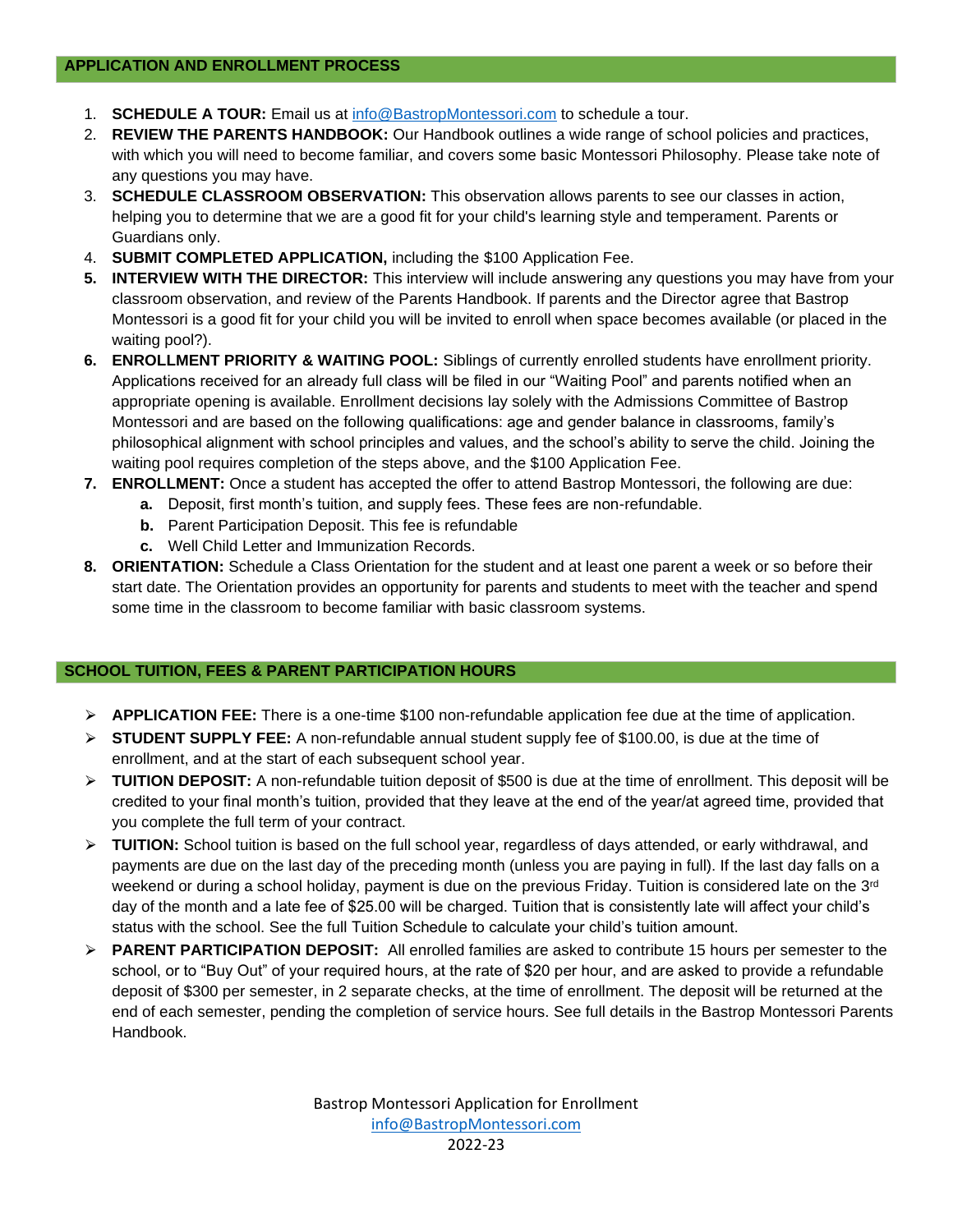Tuition is calculated for September through May. Summer and Holiday Break Programs will be calculated separately. Sibling Discount is applied to the oldest student enrolled.

| <b>Class</b>            | <b>Annual Tuition</b> | 5% Sibling Discount | <b>Monthly Installments</b> | 5% Sibling Discount |
|-------------------------|-----------------------|---------------------|-----------------------------|---------------------|
| <b>Toddlers</b>         | \$6750                | \$6233              | \$750                       | \$692               |
| $(18 - 36$ months)      |                       |                     |                             |                     |
| Primary                 | \$6300                | \$5985              | \$700                       | \$665               |
| $(3 - 6 \text{ years})$ |                       |                     |                             |                     |
| Lower Elementary        | \$6300                | \$5985              | \$700                       | \$665               |
| $(6 - 9$ years)         |                       |                     |                             |                     |
| <b>Upper Elementary</b> | TBD                   | TBD                 | TBD                         | TBD                 |
| $(9-12)$                |                       |                     |                             |                     |

#### **SCHOOL SUPPLIES**

**IMPORTANT**: Please make sure that all the children's belongings are media free, including their clothing, shoes, lunch, and water bottles, etc. Example: No Mickey Mouse/Ninja Turtles, but things like hearts, flowers, trucks, and dragons are fine. Please make sure that all items are clearly labeled.

- Lunch box & water bottle
- Nap blanket (also media free)
- [Fitted nap mat cover](https://www.amazon.com/KinderMat-Pillowcase-Daydreamer-Toddler-Tractors/dp/B00BCNUVMG/ref=sr_1_7?crid=33VCKEOAWTVVJ&dchild=1&keywords=nap+mat+cover&qid=1609294320&sprefix=napmat+cover%2Caps%2C207&sr=8-7) of this styl[e](about:blank)
- We will provide the first [nap mat,](https://www.amazon.com/Peerless-Plastics-Kindermat-Childhood-Accessory/dp/B072C3CXFZ/ref=sr_1_90?dchild=1&keywords=preschool+nap+mat&qid=1628787169&sr=8-90) but if it needs replacing during the year, we'll ask you to provide the replacement.

- Two or more sets of extra clothes.
- Family photo
- **Primary and Lower Elementary:** Six face masks. We ask that masks can be slipped off your child's face, while remaining

around their necks, either by design or with an affixed lanyard. We recommend something [like this:](https://smile.amazon.com/gp/product/B08GL13J7H/ref=ppx_yo_dt_b_asin_title_o02_s01?ie=UTF8&psc=1)

#### **DAYS AND HOURS OF SCHOOL OPERATION**

Bastrop Montessori is open, 8 am – 4 pm, Monday – Friday, Tuesday, September 6 through Wednesday. May 31, 2022, and (mostly) follows the BISD holiday breaks, staff and student breaks, staff development days, weather closings, and delayed starts, but not make-up days

The full school calendar is included in the Application and Enrollment Packet.

Bastrop Montessori Application for Enrollment [info@BastropMontessori.com](mailto:info@BastropMontessori.com) 2022-23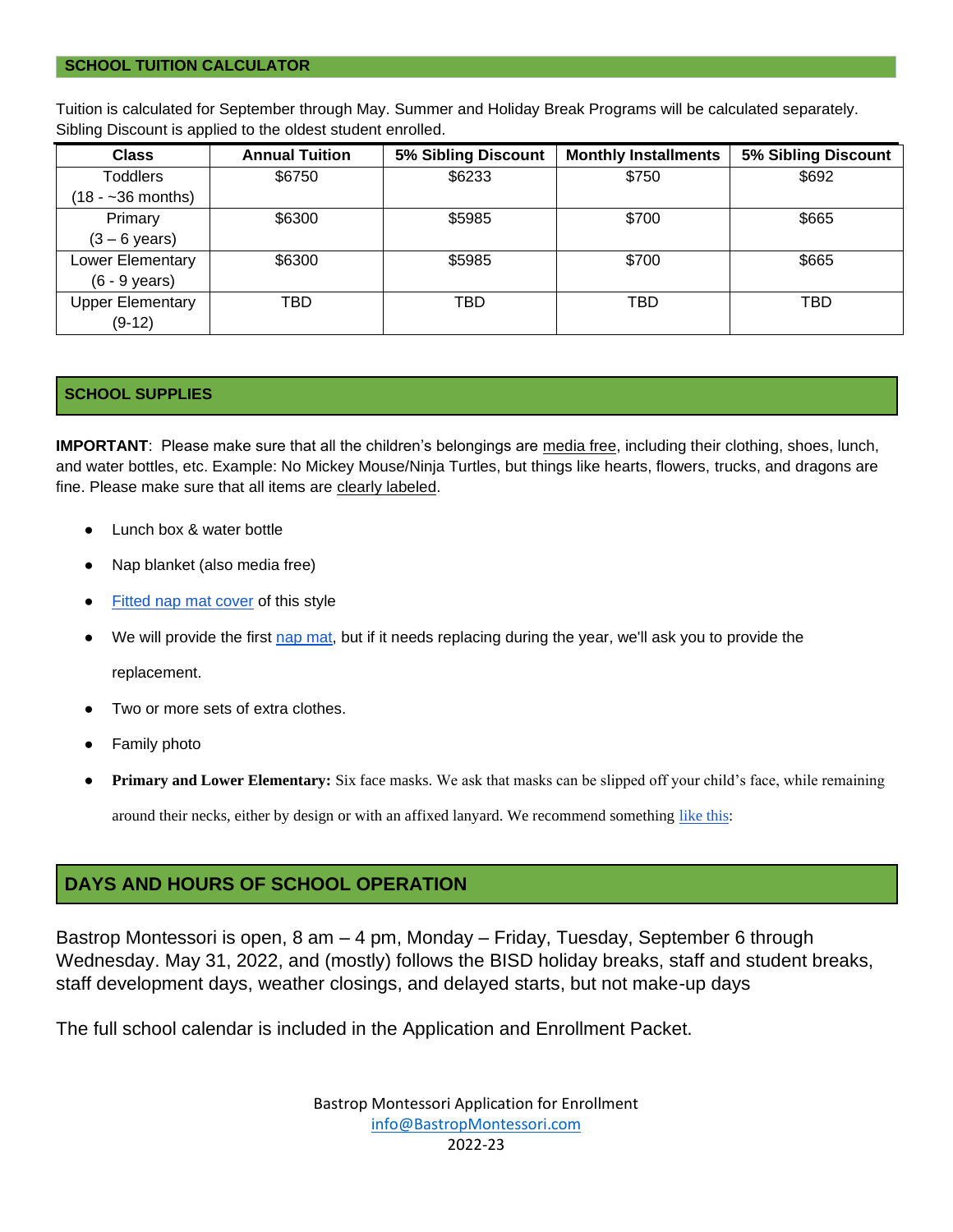#### **IMMUNIZATION RECORDS: DUE AT TIME OF ENROLLMENT**

Please attach a copy of one the following documents & initial:

\_\_\_\_\_\_\_immunization records or

\_\_\_\_\_\_\_ [immunizations Waiver](about:blank) [https://www.dshs.texas.gov/immunize/school/exemptions.aspx\).](https://www.dshs.texas.gov/immunize/school/exemptions.aspx))

\_\_\_\_\_\_\_ I understand that if my child has not been vaccinated and there is an outbreak of a vaccine-

preventable disease at Bastrop Montessori, or in the City of Bastrop, they may be excluded from school for the duration of the outbreak plus the incubation period (Initial only if you are submitting an Immunization Waiver).

#### **HEALTH STATEMENT: DUE AT TIME OF ENROLLMENT**

One of the following MUST be provided to the office of Bastrop Montessori your child's start date. **You may take this page directly to your physician for a signature, then return it to the school office.**

Child's Full Name:  $\Box$  Date of Birth:  $\Box$ 

HEALTH-CARE PROFESSIONAL'S STATEMENT: I have examined the above-named child within the past year and find that he / she is able to take part in the day care program.

Health Care Professional's Signature: \_\_\_\_\_\_\_\_\_\_\_\_\_\_\_\_\_\_\_\_\_\_\_\_\_\_\_\_\_ Date: \_\_\_\_\_\_\_\_\_\_

- o A signed and dated copy of a health care professional's statement is attached.
- o Medical diagnosis and treatment conflict with the tenets and practices of a recognized religious organization, which I adhere to or am a member of; I have attached a signed and dated affidavit stating this.
- $\circ$  My child has been examined within the past year by a health care professional and is able to participate in the day care program. Within 12 months of admission, I will obtain a health care professional's signed statement and will submit it to the child-care operation.

Name and address of health care professional

\_\_\_\_\_\_\_\_\_\_\_\_\_\_\_\_\_\_\_\_\_\_\_\_\_\_\_\_\_\_\_\_\_\_\_\_\_\_\_\_\_\_\_\_\_\_\_\_\_\_\_\_\_\_\_\_\_\_\_\_\_\_\_\_\_\_\_\_\_\_\_\_\_\_\_\_\_\_

Parent/Legal Guardian's Signature: etc. and the state of the Date: contract of the Date:

**Children aged 4 years and older MUST provide Bastrop Montessori with a record of Hearing and Vision Screening at the time of enrollment., or upon their 4th birthday.**

| Vision     | 20/        | 20/        | Pass/Fail  |           |
|------------|------------|------------|------------|-----------|
| Signature: |            |            |            | Date:     |
| Hearing    | 1000 Hertz | 2000 Hertz | 4000 Hertz | Pass/Fail |
|            |            |            |            |           |
|            |            |            |            |           |
| Signature: |            |            |            | Date:     |

| Bastrop Montessori Application for Enrollment |
|-----------------------------------------------|
| info@BastropMontessori.com                    |
| 2022-23                                       |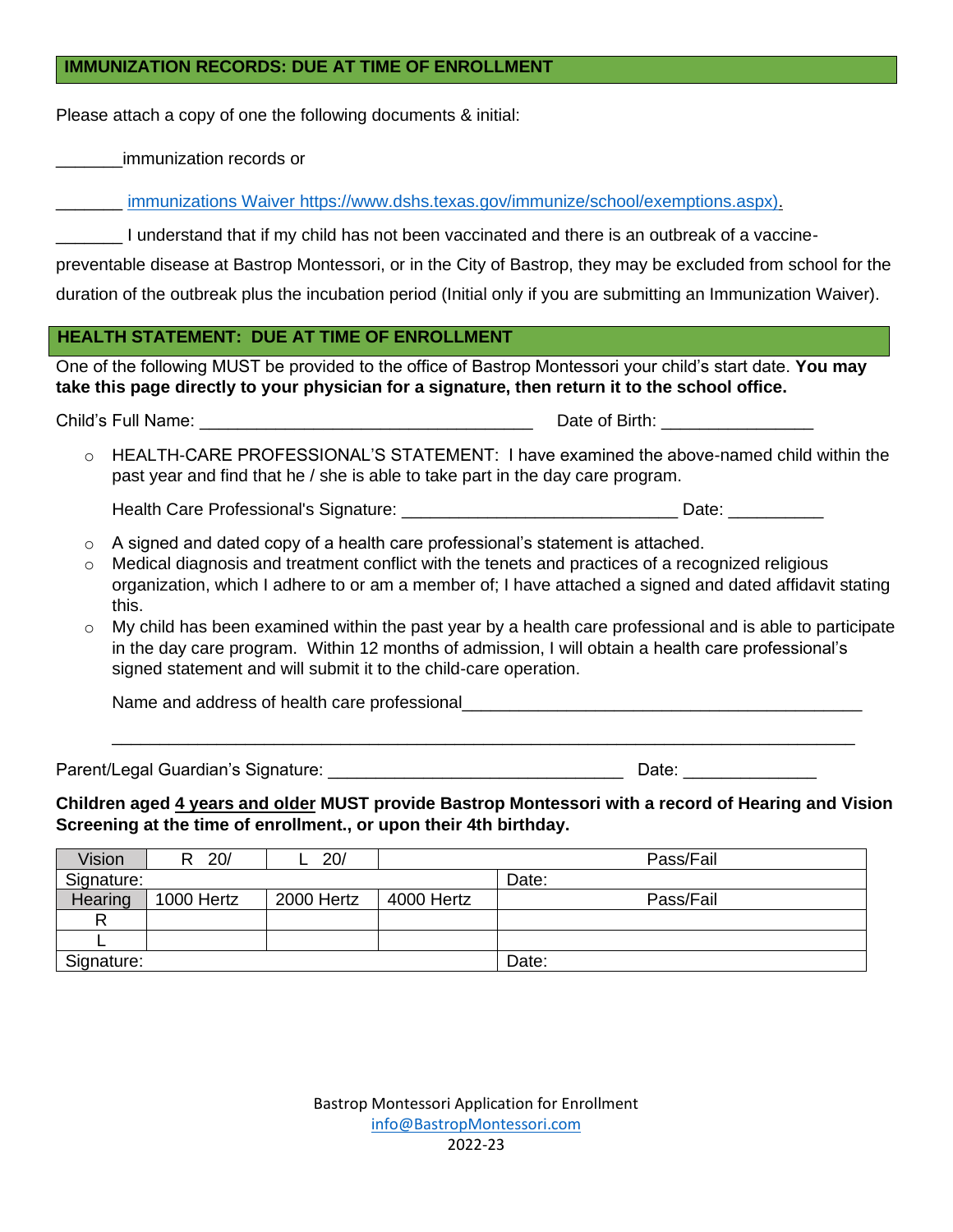## **FAMILY INFORMATION Child's Name:** \_\_\_\_\_\_\_\_\_\_\_\_\_\_\_\_\_\_\_\_\_\_\_\_\_\_\_\_\_\_\_\_\_\_\_\_\_\_\_\_\_\_\_\_ D.O.B. \_\_\_\_\_\_\_\_\_\_ Age in Sept: \_\_\_\_\_\_\_\_\_\_ Child's Primary Address: \_\_\_\_\_\_\_\_\_\_\_\_\_\_\_\_\_\_\_\_\_\_\_\_\_\_\_\_\_\_\_\_\_\_\_\_\_\_\_\_\_\_\_\_\_\_\_\_\_\_\_\_\_\_\_\_\_\_\_\_\_\_\_\_\_\_\_\_\_\_\_\_\_\_ Child lives primarily with: Mother Father Both Other: \_\_\_\_\_\_\_\_\_\_\_\_\_\_\_\_\_\_\_\_\_\_\_\_\_\_\_\_\_\_\_\_\_\_\_\_\_\_\_\_\_\_\_\_ Allergies and/or Health Concerns:\_\_\_\_\_\_\_\_\_\_\_\_\_\_\_\_\_\_\_\_\_\_\_\_\_\_\_\_\_\_\_\_\_\_\_\_\_\_\_\_\_\_\_\_\_\_\_\_\_\_\_\_\_\_\_\_\_\_\_\_\_\_\_\_\_\_ \_\_\_\_\_\_\_\_\_\_\_\_\_\_\_\_\_\_\_\_\_\_\_\_\_\_\_\_\_\_\_\_\_\_\_\_\_\_\_\_\_\_\_\_\_\_\_\_\_\_\_\_\_\_\_\_\_\_\_\_\_\_\_\_\_\_\_\_\_\_\_\_\_\_\_\_\_\_\_\_\_\_\_\_\_\_\_\_\_\_\_\_\_\_\_ **Parent #1:** Name: \_\_\_\_\_\_\_\_\_\_\_\_\_\_\_\_\_\_\_\_\_\_\_\_\_\_\_\_\_\_\_\_\_\_\_\_\_\_\_ Cell Number: \_\_\_\_\_\_\_\_\_\_\_\_\_\_\_\_\_\_\_\_\_\_\_\_\_\_\_\_ Email: \_\_\_\_\_\_\_\_\_\_\_\_\_\_\_\_\_\_\_\_\_\_\_\_\_\_\_\_\_\_\_\_\_\_\_\_\_\_\_\_\_\_\_\_\_\_\_\_\_ Driver's License Number:\_\_\_\_\_\_\_\_\_\_\_\_\_\_\_\_\_\_\_ Address: **and a set of the set of the set of the set of the set of the set of the set of the set of the set of the set of the set of the set of the set of the set of the set of the set of the set of the set of the set of t Parent #2:** Name: \_\_\_\_\_\_\_\_\_\_\_\_\_\_\_\_\_\_\_\_\_\_\_\_\_\_\_\_\_\_\_\_\_\_\_\_\_\_\_ Cell Number: \_\_\_\_\_\_\_\_\_\_\_\_\_\_\_\_\_\_\_\_\_\_\_\_\_\_\_\_ Email: \_\_\_\_\_\_\_\_\_\_\_\_\_\_\_\_\_\_\_\_\_\_\_\_\_\_\_\_\_\_\_\_\_\_\_\_\_\_\_\_\_\_\_\_\_\_\_\_\_ Driver's License Number: \_\_\_\_\_\_\_\_\_\_\_\_\_\_\_\_\_\_ Address: \_\_\_\_\_\_\_\_\_\_\_\_\_\_\_\_\_\_\_\_\_\_\_\_\_\_\_\_\_\_\_\_\_\_\_\_\_\_\_\_\_\_\_\_\_\_\_\_\_\_\_\_\_\_\_\_\_\_\_\_\_\_\_\_\_\_\_\_\_\_\_\_\_\_\_\_\_\_\_\_\_\_\_\_\_\_\_ Are all people over the age of 5 in your family fully vaccinated against Covid19? If not, are there medical reasons for this

choice?

\_\_\_\_\_\_\_\_\_\_\_\_\_\_\_\_\_\_\_\_\_\_\_\_\_\_\_\_\_\_\_\_\_\_\_\_\_\_\_\_\_\_\_\_\_\_\_\_\_\_\_\_\_\_\_\_\_\_\_\_\_\_\_\_\_\_\_\_\_\_\_\_\_\_\_\_\_\_\_\_\_\_\_\_\_\_\_\_\_\_\_\_\_\_\_\_

#### **EMERGENCY CONTACT INFORMATION**

In the event of an emergency, and a parent cannot be reached, please provide contact information for one person who lives locally.

|                                                           | Phone Number: _________________________ DL#: _____________________               |                                 |
|-----------------------------------------------------------|----------------------------------------------------------------------------------|---------------------------------|
|                                                           |                                                                                  |                                 |
| The following people have permission to pick up my child: |                                                                                  |                                 |
|                                                           | Phone Number: __________________________________ DL#: __________________________ |                                 |
|                                                           | Phone Number: _____________________                                              | DL#: __________________________ |

| Bastrop Montessori Application for Enrollment |
|-----------------------------------------------|
| info@BastropMontessori.com                    |
| 2022-23                                       |